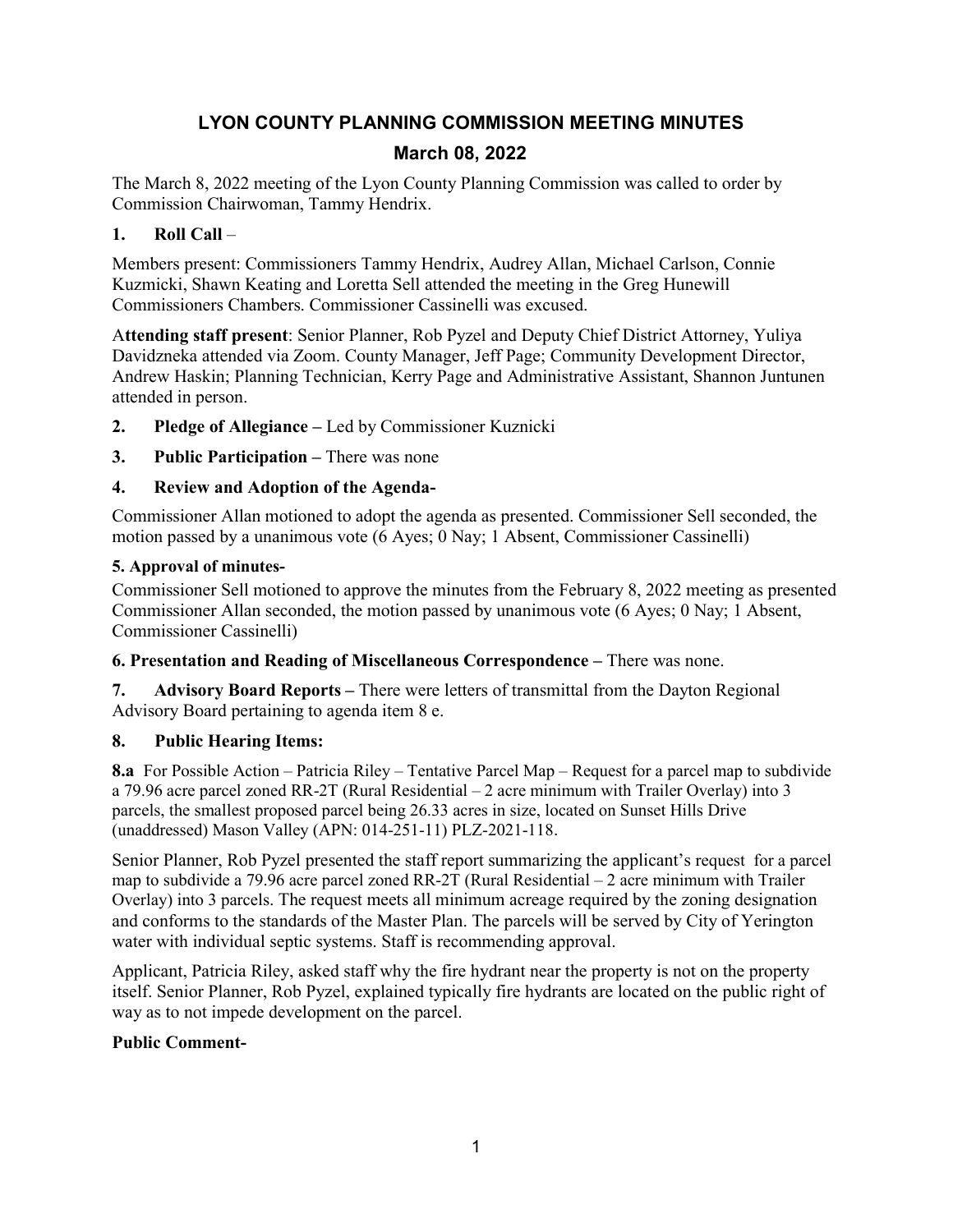Loraine Hansen explained that she was the previous owner of this parcel that had never been compensated for the sale of this parcel. Mrs. Hansen objects to the applicant's request due to the situation.

Audrey Allan asked if the ownership of this parcel is in question. Senior Planner, Rob Pyzel, responded according to the current Title Report Patricia Riley is the legal owner. Any property disputes are a civil matter.

Commissioner Sell motioned to **approve** the request for a parcel map to subdivide a 79.96 acre parcel zoned RR-2T (Rural Residential – 2 acre minimum with Trailer Overlay) into 3 parcels, the smallest proposed parcel being 26.33 acres in size, located on Sunset Hills Drive (unaddressed) Mason Valley (APN: 014-251-11) PLZ-2021-118. Based on the recommended findings and subject to the following 15 conditions of approval:

- 1. The applicant shall comply with all Federal, State, County and special purpose district regulations.
- 2. The applicant shall make corrections of any engineering or drafting errors and other technical map corrections to the satisfaction of the County Engineer and Planning Director prior to submitting the final parcel map for recordation.
- 3. The applicant shall pay the actual costs for County Engineer plan and map checking fees and County Inspector site improvement inspection fees, in accordance with the adopted County fee resolution in effect at the time, and provide proof of payment to the Planning Department prior to final parcel map recordation.
- 4. The applicant shall pay in full all property taxes through the end of the fiscal year (June 30) prior to recordation of the final parcel map.
- 5. The applicant shall provide the parcel map to the Lyon County GIS Coordinator in form and format compatible with the County geographical information system (GIS). The scale of the site plan, improvements, monuments and other items shall be in model space correctly oriented to coordinate system as established by the GIS Coordinator. Cover sheet and standard details need not be included.
- 6. The applicant shall pay the required recording fees at time of final parcel map recordation.
- 7. No lot shall be offered for sale or sold and no building permits shall be accepted for processing until the final parcel map has been approved and recorded.
- 8. The applicant shall comply with Lyon County's storm drainage guidelines (revised September 2018).
- 9. The applicant shall comply with Lyon County improvement requirements as set forth in Chapter 15.03.03 of the Lyon County Code.
- 10. The applicant shall comply with all applicable fire code requirements to the satisfaction of the Mason Valley Fire Protection District.
- 11. The final parcel map will comply with the current Lyon County standards requiring a 7.5-foot public utility easement along the front property lines and 5-foot public utility easement along all side property lines for the proposed parcels prior to recordation.
- 12. The following items are required of all development:
	- a. All construction shall comply with all applicable building and fire code requirements.
	- b. Building permits shall be issued in compliance with Title 15 of the Lyon County Code.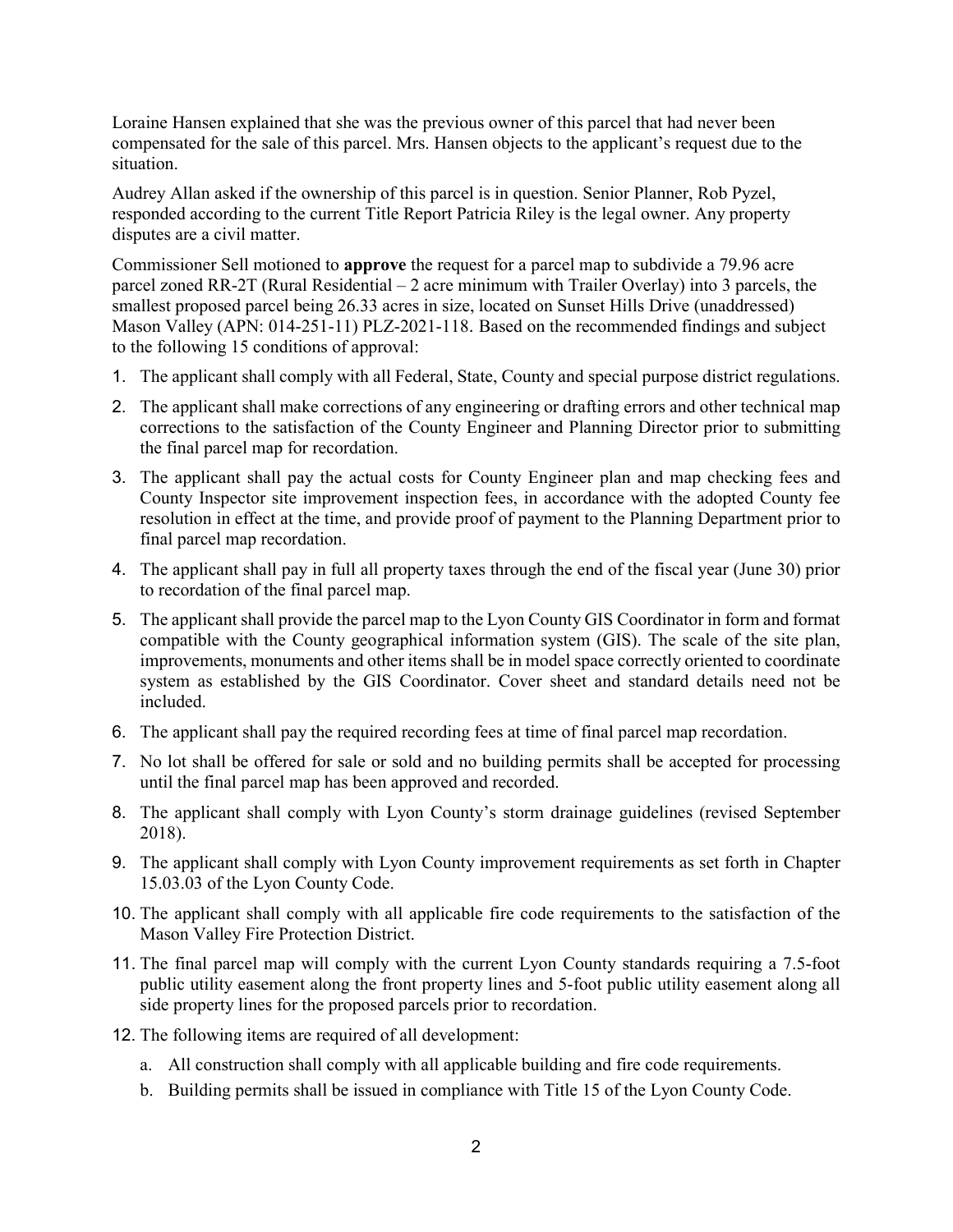- c. Site development work will require a site improvement permit(s) in accordance with Title 15.234 unless directly associated with a single family residential building permit.
- d. Structures placed on these parcels shall adhere to the County's site and setback standards for the zoning district as it applies to each parcel at the time of development.
- e. Distinct and legible "temporary" addresses are required of any structures under construction until such time as permanent address numbers are installed and posted.
- f. All debris on construction sites must be contained and removed periodically as required for safety and cleanliness to the satisfaction of the Lyon County Building Department.
- g. Prior to any combustible materials being brought on site street name signage shall be installed, if applicable and emergency vehicle access has been installed to the satisfaction of the Mason Valley Fire Protection District.
- 13. Any further division may be subject to the imposition of subdivision improvement standards as may be legally imposed at the time. The applicant shall place a note to this effect on the final parcel map prior to recordation.
- 14. Per typical comments received by Nevada Energy, the following shall be added to the Notes section (potentially replacing Note 5, which uses the same language but is exclusive to Southwest Gas):

*A public utility easement is hereby granted within each parcel for the exclusive purpose of installing and maintaining utility service facilities to that parcel, with the right to exit that parcel with said utility facilities for the purpose of serving other parcels, at locations mutually agreed upon by the owner of record at that time of installation and the utility company.*

15. Approval of the tentative parcel map shall not constitute acceptance of the final parcel map. **Failure to submit a complete final parcel map and pay the required fees within one (1) year from the date of approval shall render the tentative parcel map approval as expired.** No extension may be granted after receiving approval of the tentative parcel map.

Commissioner Allan **seconded,** the motion passed by a majority vote (5 Ayes; 1 Nay, Commissioner Kuzmicki; 1 Absent, Commissioner Cassinelli).

**8.b.**For Possible Action – SV Farms LLC/Smith Valley Dairy/Dirk Vlot – Conditional Use Permit – Request for a Conditional Use Permit on an approximately 80.0 acre parcel to allow for a manufactured home to be used for farm labor housing per LCC 15.351.3 (E) within the RR-5 (Fifth Rural Residential – 20 acre minimum) zoning district; located at 134 Burke Drive, Smith Valley, NV (APN 010-151-15) PLZ-2022-124.

Senior Planner, Rob Pyzel presented the staff report summarizing the applicant's request.. The request meets all minimum acreage required by the zoning designation and conforms to the standards of the Master Plan and is an allowable use in the RR-20 zoning district. The parcel is currently being used in agriculture production and has a single family residence and several out buildings on it. Staff is recommending approval.

Commissioner Kuzmicki asked how many people the Dairy currently employs and what they do for housing. Will the applicant be asking for additional farm labor housing in the future.

Senior Planner, Rob Pyzel stated there is the possibility that the applicant may request additional housing in the future which he is allowed to do. However, if he does he will have to go through this conditional use permit process again, conform to all standards and conditions of approval.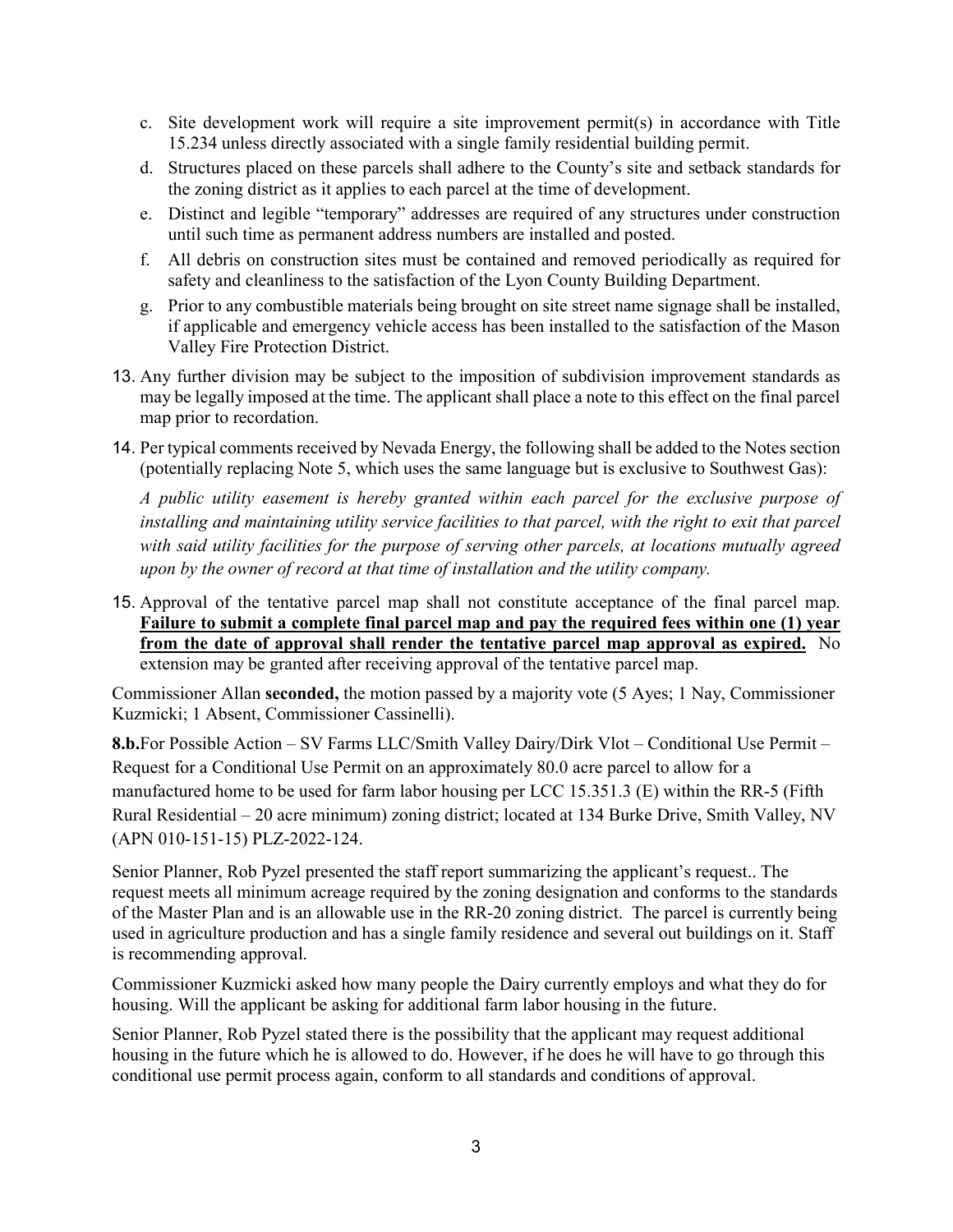Applicant, Dirk Vlot, explained the reason for his request. Commissioner Kuzmicki asked how many employees Mr. Vlot employs and what happens if the he needs additional housing in the future. Mr. Vlot explained he currently employs 35-40 people. He tries to utilize the housing they already own on the surrounding parcels however, that doesn't always work out. This is the best alternative, last resort kind of situation.

Commissioner Allan motioned to forward a **recommendation of approval** for the request for a Conditional Use Permit on an approximately 80.0 acre parcel to allow for a manufactured home to be used for farm labor housing per LCC 15.351.3 (E) within the RR-5 (Fifth Rural Residential – 20 acre minimum) zoning district; located at 134 Burke Drive, Smith Valley, NV (APN 010-151-15) PLZ-2022-124. Based on the recommended findings and subject to the following 8 conditions of approval:

- 1. Any modification, expansion, intensification or material change in use or operation shall require an application for, and public hearings on an amendment to the Conditional Use Permit use pursuant to Lyon County Code.
- 2. The applicant shall comply with all state, federal and local government regulations to the satisfaction of the appropriate agencies.
- 3. For as long as the parcel is designated by the Assessor as agricultural, the landowners may provide the manufactured home for use as farm labor housing for the landowner. The housing unit may include cooking facilities and must comply with United States Department of Labor standards per Title 20, Chapter V of the Code of Federal Regulations. The applicant shall provide evidence to the satisfaction of the Planning Department that the housing complies with United States Department of Labor Standards per Title 20, Chapter V of the Code of Federal Regulations prior to the issuance of a manufactured home setup permit.
- 4. The well and water system intended to accommodate agricultural labor potable water needs shall be approved by the Nevada State Division of Water Resources and/or the Nevada Division of Environmental Protection. The applicant shall provide the County with evidence that the State has approved the well for potable water service for the number of farm laborers who will rely upon it for drinking, bathing and cooking purposes, including sufficient water rights that can be dedicated to this use, if applicable prior to issuance of a manufactured home setup permit.
- 5. The applicant shall provide satisfactory evidence of approval by the Nevada Division of Environmental Protection of individual sewage disposal system for the manufactured home prior to issuance of a manufactured home setup permit.
- 6. The applicant shall comply with all applicable fire, building, and zoning code requirements.
- 7. All outdoor lighting shall employ cut-off shields that direct the light from the source down and not create glare or allow light to spill onto adjoining properties.
- 8. The substantial failure to comply with the conditions imposed on the issuance of this conditional use permit or the operation of the conditional use in a manner that endangers the health, safety or welfare of Lyon County or its residents or the violation of ordinances, regulations or laws in the conditional use may result in the institution of revocation proceedings. **Failure to initiate the conditional use permit within one (1) year from the date of approval will result in the expiration of the conditional use permit approval.**

Commissioner Sell **seconded,** the motion passed by a unanimous vote (6 Ayes; 0Nay; 1 Absent, Commissioner Cassinelli).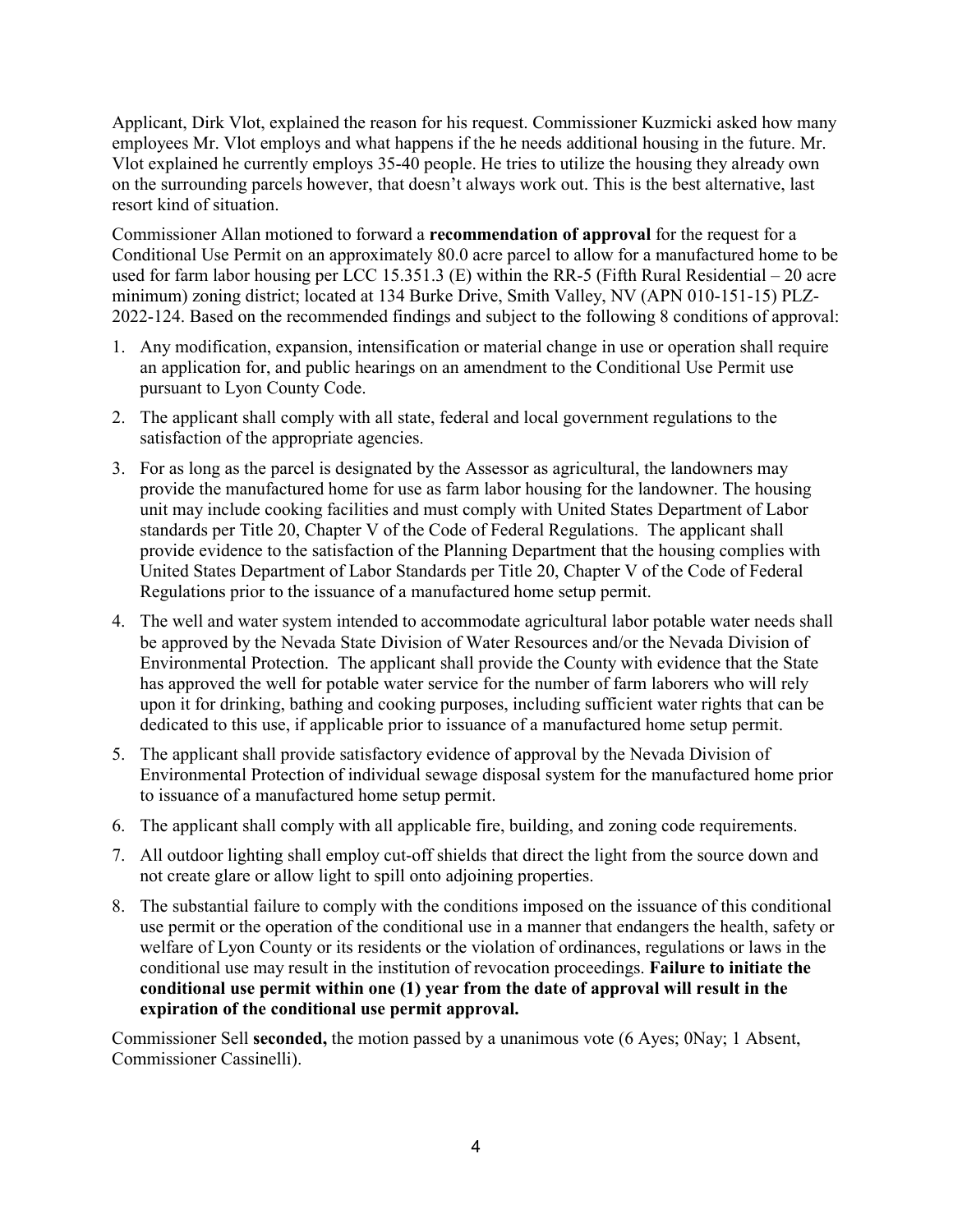8.c. For Possible Action – North Lyon LLC/NV Energy/PAR Electrical Contractors – Conditional Use Permit – Request for a Conditional Use Permit on an approximately 3.83 acre lease site located within a 7,323.0 acre parcel to allow for a new wireless telecommunications facility with a tower exceeding 100 feet in height (145 feet with the capability of rising to 190 feet in height) within the RR-5 (Fifth Rural Residential – 20 acre minimum) zoning district generally located northeast of State Route 439 (USA Parkway), Fernley, NV (APN 021-411-03) PLZ-2021-115.

Senior Planner, Rob Pyzel presented the staff report summarizing the applicant's request. Mr. Pyzel explained the lease site borders the Lyon and Storey County lines and is extremely remote. The applicant is proposing a tower of 145 feet, to possibly extend to a maximum height of 190 feet. Mr. Pyzel explained the antenna height is necessary to support the NV Energy substation for communication paths, to allow for remote control of the substation and line protection given the topography and distance between the substation and lines. The lease site will be gated and the request meets all minimum acreage required by the zoning designation and conforms to the standards of the Master Plan.

Commissioner Allan asked if the applicant's request meets the standards for a CUP/WCF since the lease site is only 3.83 acres and the zoning standards require it to be on 20+ acre parcel. Mr. Pyzel responded it does because the parcel itself exceeds the minimum acreage and meets the zoning requirements. However, the applicant only needs to develop 3.83 acres of the parcel.

Applicant's representative, Mark Sullivan, requested to amend approval condition #4 that states the color of the equipment will be a flat green. He said typically the equipment is galvanized and fades into a light grey color and would like to amend it to reflect that. Mr. Sullivan also had questions regarding approval condition # 7 about fence height. It states the fence must be a minimum height of 6 feet. The proposed fence will be 7 feet with an additional 1 foot of barbwire on top. He asked Mr. Pyzel if that would be okay and if the condition needed to be amended to reflect that. Mr. Pyzel stated that would be fine since the condition states it must be a minimum of six (6) feet. The concern with condition #4 regarding color of the antenna and face should not be an issue given the remote area of the tower.

Mr. Sullivan thanked Lyon County Staff. He said staff has been great to work with. NV Energy originally hired a 3rd party contractor to help with this project and things did not go as smoothly as they should have so they stepped in and Staff has been very helpful and professional.

Commissioner Kuzmicki motioned to forward a **recommendation of approval** for the request to allow for a new wireless telecommunications facility with a tower exceeding 100 feet in height (145 feet with the capability of rising to 190 feet in height) within the RR-5 (Fifth Rural Residential – 20 acre minimum) zoning district generally located northeast of State Route 439 (USA Parkway), Fernley, NV (APN 021-411-03) PLZ-2021-115. Based on the recommended findings and subject to the following 13 conditions of approval amended as the applicant requested:

1. The substantial failure to comply with the conditions imposed on the issuance of this conditional use permit or the operation of the conditional use in a manner that endangers the health, safety or welfare of Lyon County or its residents or the violation of ordinances, regulations or laws in the conditional use may result in the institution of revocation proceedings. **Failure to initiate the Conditional Use Permit within one (1) year from the date of approval will result in the expiration of the Conditional Use Permit approval.**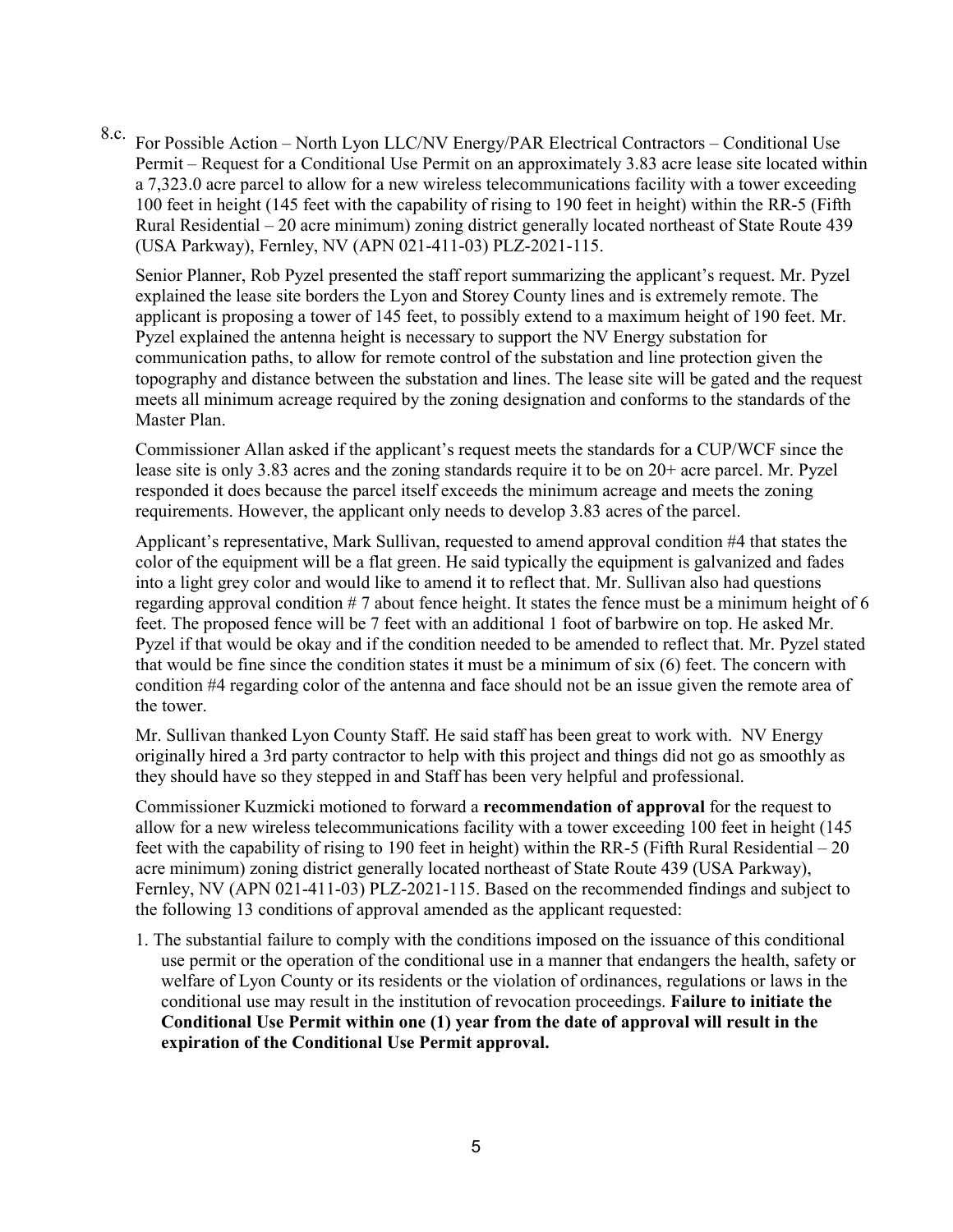- 2. Prior to approval of a building permit application and final inspection, the applicant shall record with the proper recording instrument to the Lyon County Recorder's office, the NV Energy/North Lyon LLC Exhibit "A" Easement creating the lease area and the maintenance access easements.
- 3. The proposed lattice antenna tower shall not exceed the maximum height of one hundred ninety feet (190') above ground level (AGL).
- 4. The color of the proposed associated equipment are to be painted a flat green. The galvanized antenna tower and microwave dishes shall not be painted unless FAA regulations require a paint scheme. Any change/deviation to this proposed colors must be submitted to the Planning Department for review and approval.
- 5. No lighting is permitted of the antenna tower except as required by the FAA.
- 6. The applicant shall provide documentation of compliance with all FAA requirements through FAA documentation prior to approval of a building permit application submittal.
- 7. With the exception of the FAA-required antenna tower lighting, all exterior site and building lighting shall include shields that direct light down and reduce glare from direct observation from adjacent properties.
- 8. The proposed perimeter security chain link fence with barbed wire shall be a minimum height of seven feet tall (7') tall with one foot (1') of 3-strand barbed wire (minimum 8' total). Any change/deviation request in height to the proposed security fence must be submitted to the Planning Department prior to a building permit application.
- 9. An Encroachment permit through the Lyon County Road  $\&$  Fleet Department is required for the proposed access easement at the terminus of Ruby Avenue.
- 10. The applicant shall comply with all Federal, State, County and special purpose district regulations permits and obtain all necessary public inspections. This includes, but is not limited to, a Stormwater Pollution Prevention Plan (SWPPP) permit from the Nevada Division of Environmental Protection for disturbing an area over an acre in size.
- 11. The applicant shall maintain a Lyon County business license while operating at the lease area.
- 12. At the time of a building permit application for the construction of the antenna tower, equipment and fencing, the applicant is required to submit, the letter of approval for the Conditional Use Permit with a written response letter addressing each condition; i.e. how the condition has been met/addressed.
- 13. Any future or WCF equipment or additional equipment, antenna, microwave dish equipment to this Conditional Use Permit, must be presented to the Planning Department for evaluation or criteria meeting Title 15 and for a building permit to add future equipment at this site.

missioner Allan **seconded,** the motion passed by a unanimous vote (6 Ayes; 0 Nay; 1 Absent, missioner Cassinelli)

**8.d.** For Possible Action – Larry and Rhonda Sell – Tentative Parcel Map – Request for a parcel map to subdivide a 49.65 acre parcel zoned RR-3T (Rural Residential – 5 acre minimum with Trailer Overlay) into 2 parcels, the smallest proposed parcel being 5 acres in size, located at 8000 Snafu Way, Stagecoach (APN: 015-371-30) PLZ-2022-120.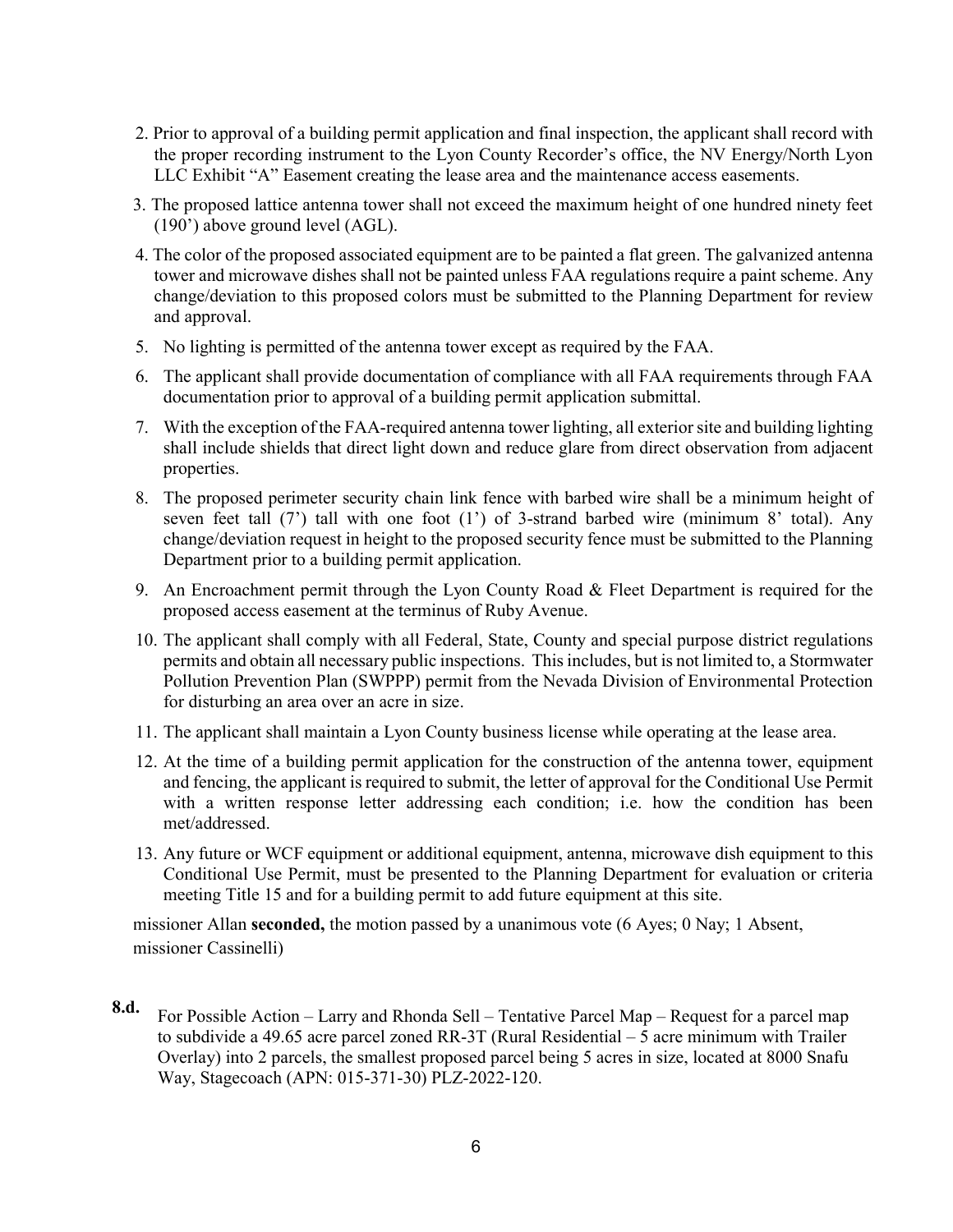Senior Planner, Rob Pyzel, presented the staff report summarizing the applicant's request. The request meets all minimum acreage required by the zoning designation and conforms to the standards of the Master Plan. There is currently a single family residence and storage buildings on the property. The parcels will require individual wells and septic systems.

Commissioner Kuzmicki mentioned the public comment received regarding concerns with increased traffic, road conditions, emergency access and mapping issues. Senior Planner, Rob Pyzel, stated the applicant's request does meet all development standards for a rural character, and a rural zoned piece of property. They are appropriately addressing access, road conditions and the request meets all findings. Requiring the applicant to do more than meet the basic standards could be considered a taking.

Commissioner Kusmicki asked how many people use the proposed access road on a daily basis. Dustin Homan, Roads Director, said the County does not do trip counters on non-maintained roads. The County did improve Snafu Drive up to the private residence to gravel road standards a few years back and is graded occasionally. Blackhawk off of Highway 50 is maintained. There are a lot of other roads in that area that people are using which is out of County control; the County does not have any authority over those.

County Manager, Jeff Page, said if an applicant chooses to build in a rural area with non-maintained, dirt roads and is aware of the conditions, it is their right to do so. It is in the County's best interest to support their choice if it meets all findings, zoning requirements and conforms to the Master Plan.

Applicant, Rhonda Sell, explained the request for the tentative parcel map to create an additional parcel is so that one of her children can build their own home and live close. That is one of the reasons they chose to buy the sized property, in the area they did. She did address some of the concerns brought up in public comment. She explained they do have 4 employees that come to the property every morning and have been doing so for several years and they have never had any complaints. She said she was a little surprised to hear the complaints being brought up. Everyone knows everyone in that area and if there are issues with speeding a simple conversation could resolve the issue. Mrs. Sell said they are aware of how messy the roads can get and are prepared to deal with those issues.

#### **Public Comment –**

Amanda Brinnand, expressed concern that the increase in traffic will continue to cause the road to further deteriorate. She feels as though the non-maintained road issue should be discussed and resolved before the application is approved.

Commissioner Sell motioned to **approve** the request for a parcel map to subdivide a 49.65 acre parcel zoned RR-3T (Rural Residential – 5 acre minimum with Trailer Overlay) into 2 parcels, the smallest proposed parcel being 5 acres in size, located at 8000 Snafu Way, Stagecoach (APN: 015- 371-30) PLZ-2022-120, based on the recommended findings and subject to the following 18 conditions of approval:

- 1. The applicant shall comply with all Federal, State, County and special purpose district regulations.
- 2. The applicants shall apply to the Lyon County Roads Department for an encroachment permit to create an access from Snafu Drive to proposed Parcel B prior to submitting the final parcel map for recordation.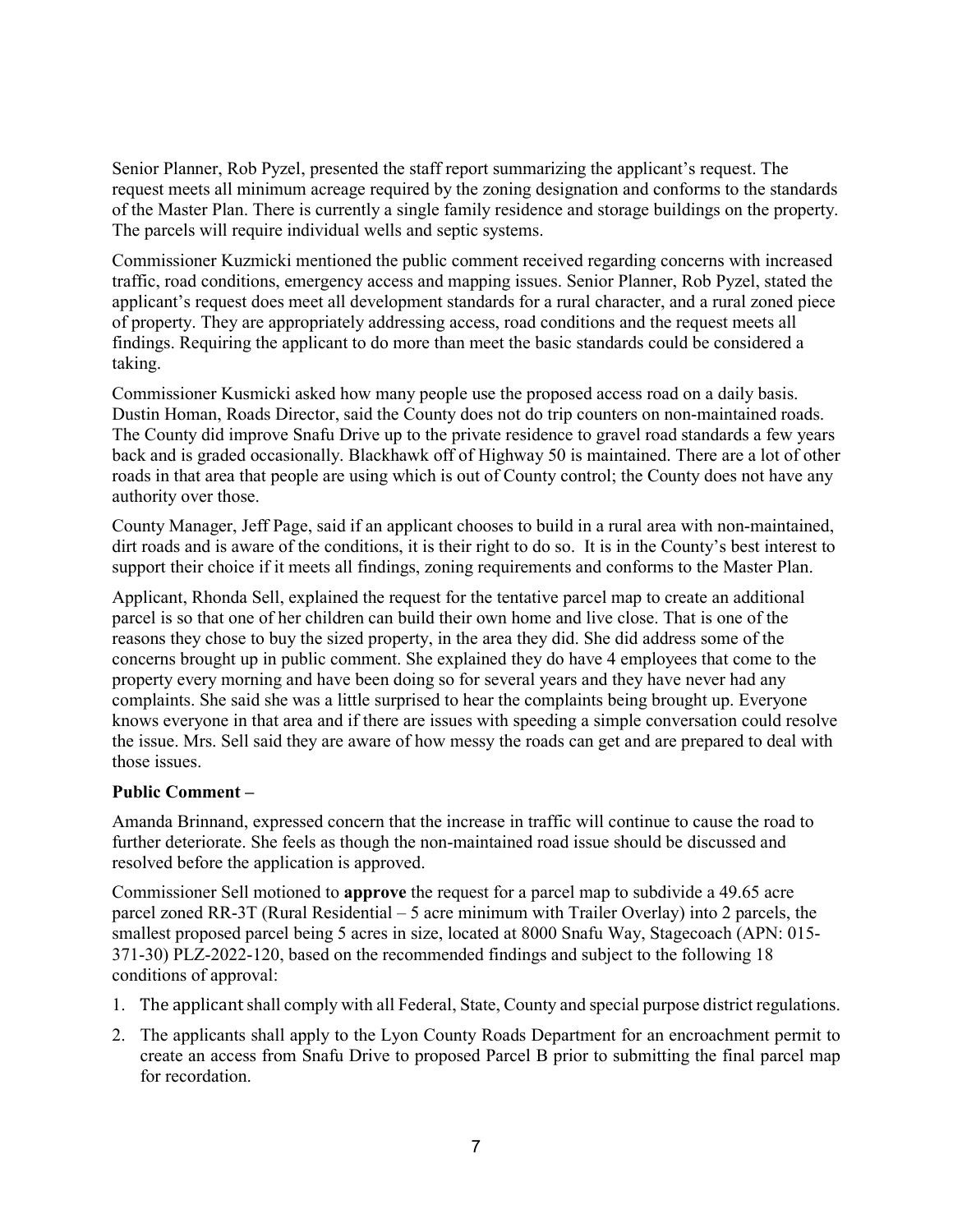- 3. The applicant shall make corrections of any engineering or drafting errors and other technical map corrections to the satisfaction of the County Engineer and Planning Director prior to submitting the final parcel map for recordation.
- 4. The applicant shall pay the actual costs for County Engineer plan and map checking fees and County Inspector site improvement inspection fees, in accordance with the adopted County fee resolution in effect at the time, and provide proof of payment to the Planning Department prior to final parcel map recordation.
- 5. The applicant shall pay in full all property taxes through the end of the fiscal year (June 30) prior to recordation of the final parcel map.
- 6. The applicant shall provide the parcel map to the Lyon County GIS Coordinator in form and format compatible with the County geographical information system (GIS). The scale of the site plan, improvements, monuments and other items shall be in model space correctly oriented to coordinate system as established by the GIS Coordinator. Cover sheet and standard details need not be included.
- 7. The applicant shall pay the required recording fees at time of final parcel map recordation.
- 8. No lot shall be offered for sale or sold and no building permits shall be accepted for processing until the final parcel map has been approved and recorded.
- 9. The applicant shall comply with Lyon County's storm drainage guidelines (revised September 2018).
- 10. The applicant shall comply with Lyon County improvement requirements as set forth in Chapter 15.03.03 (Design Criteria and Improvement Standards) of Lyon County Code.
- 11. The applicant shall comply with all applicable fire code requirements to the satisfaction of the Central Lyon County Fire Protection District.
- 12. The applicant shall provide documentation of the dedication or relinquishment of water rights necessary to insure an adequate water supply for residential use of the newly created parcel prior to recordation of the final parcel map.
- 13. The final parcel map will comply with the current Lyon County standards requiring a 7.5-foot public utility easement along the front property lines and 5-foot public utility easement along all side property lines for the proposed parcels prior to recordation.
- 14. The 50' road easement that is created with the proposed map for access to Parcel 1 will be specified on the Final Map as a private access easement to be constructed to the County's gravel road standard.
- 15. The Final Map application shall include a private maintenance agreement that will apply to any newly constructed gravel roadway within the new 50' wide road easement in order to ensure access will be available in perpetuity for the Fire Protection District. After review and approval by the County, the agreement shall be recorded concurrently with the Final Map, but will only apply at the time of new construction on Parcel 1 that necessitates a new roadway.
- 16. The following items are required of all development:
	- a. All construction shall comply with all applicable building and fire code requirements.
	- b. Building permits shall be issued in compliance with Title 15 of the Lyon County Code.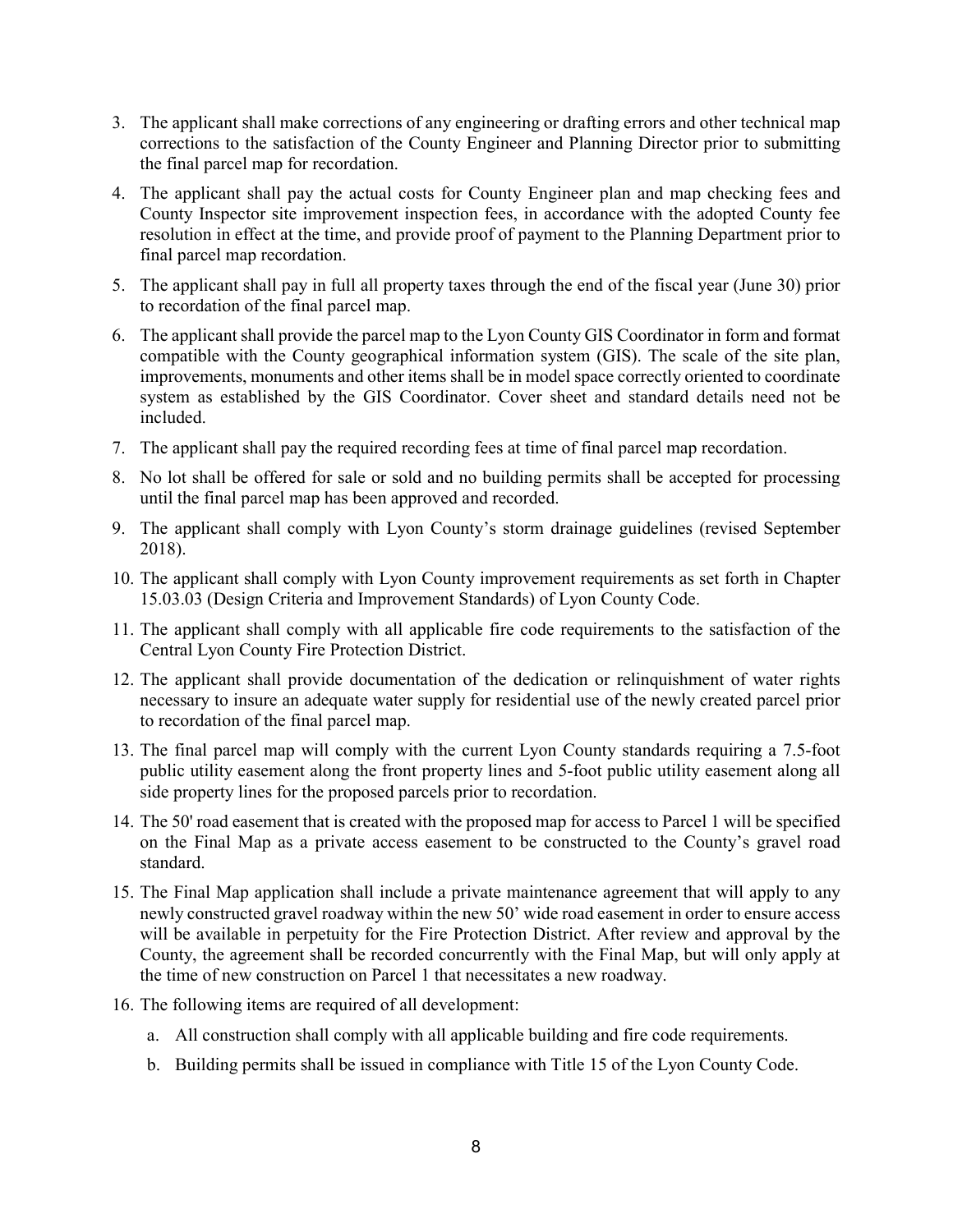- c. Site development work will require a site improvement permit(s) in accordance with Title 15.234 unless directly associated with a single family residential building permit.
- d. Structures placed on these parcels shall adhere to the County's site and setback standards for the zoning district as it applies to each parcel at the time of development.
- e. Distinct and legible "temporary" addresses are required of any structures under construction until such time as permanent address numbers are installed and posted.
- f. All debris on construction sites must be contained and removed periodically as required for safety and cleanliness to the satisfaction of the Lyon County Building Department.
- g. Prior to any combustible materials being brought on site street name signage shall be installed, if applicable and emergency vehicle access has been installed to the satisfaction of the Central Lyon County Fire Protection District.
- 17. Any further division may be subject to the imposition of subdivision improvement standards as may be legally imposed at the time. The applicant shall place a note to this effect on the final parcel map prior to recordation.

Approval of the tentative parcel map shall not constitute acceptance of the final parcel map. **Failure to submit a complete final parcel map and pay the required fees within one (1) year from the date of approval shall render the tentative parcel map approval as expired.** No extension may be granted after receiving approval of the tentative parcel map.

Commissioner Allan **seconded,** the motion passed by a unanimous vote (6 Ayes; 0Nay; 1 Absent, Commissioner Cassinelli)

**8.e** For Possible Action – Lyon County – Master Plan Amendment – Request for a Master Plan Amendment to change the land use designation on Dayton land use map from Suburban Residential to Public/Quasi-Public, for three (3) parcels totaling approximately 102.71 acres; generally located at 600 Dayton Valley Road (APNs 016-351-16; 016-351-17; and 016-361-60) PLZ-2021-104.

Senior Planner, Rob Pyzel presented the staff report summarizing the request. The Master Plan Amendment will allow the County to move forward with a Zone Change on the three (3) parcels from NR-1 (Single Family- Non Rural Residential District) with a minimum lot size of 4,500 sq. ft. to Public Facility to construct a Justice Court Complex/ County Complex. This would allow the various County buildings that are scattered throughout Dayton to be located in one complex. The current Justice Building/Complex is not sufficient for the newly passed laws by the local State Legislature regarding requirements for court hearings and process.

Commissioner Allan expressed concerns brought up by public comment. She is in support of a complex where everything is centrally located but does not feel like the public had enough time to ask questions and get information regarding this application. Development on the other side of the bridge increases traffic, no secondary access is a cause for concern. Commissioner Allan suggested continuing this application until the Community has more time to review the request.

County Manager, Jeff Page, said a big reason for this request is to meet the requirements recently set forth by the Supreme Court regarding trial processes. The current judicial building is not adequate to accommodate the requirements set forth by the Supreme Court and State Legislature. If this property is not utilized the County will continue to spend funds to maintain and rent multiple County buildings such as the Dayton Senior Center, Human Services and the Justice Court. If the application was approved today it would be upwards of 3-5 years before construction would begin. The County does not bond for construction projects so, until the money is in the bank, development does not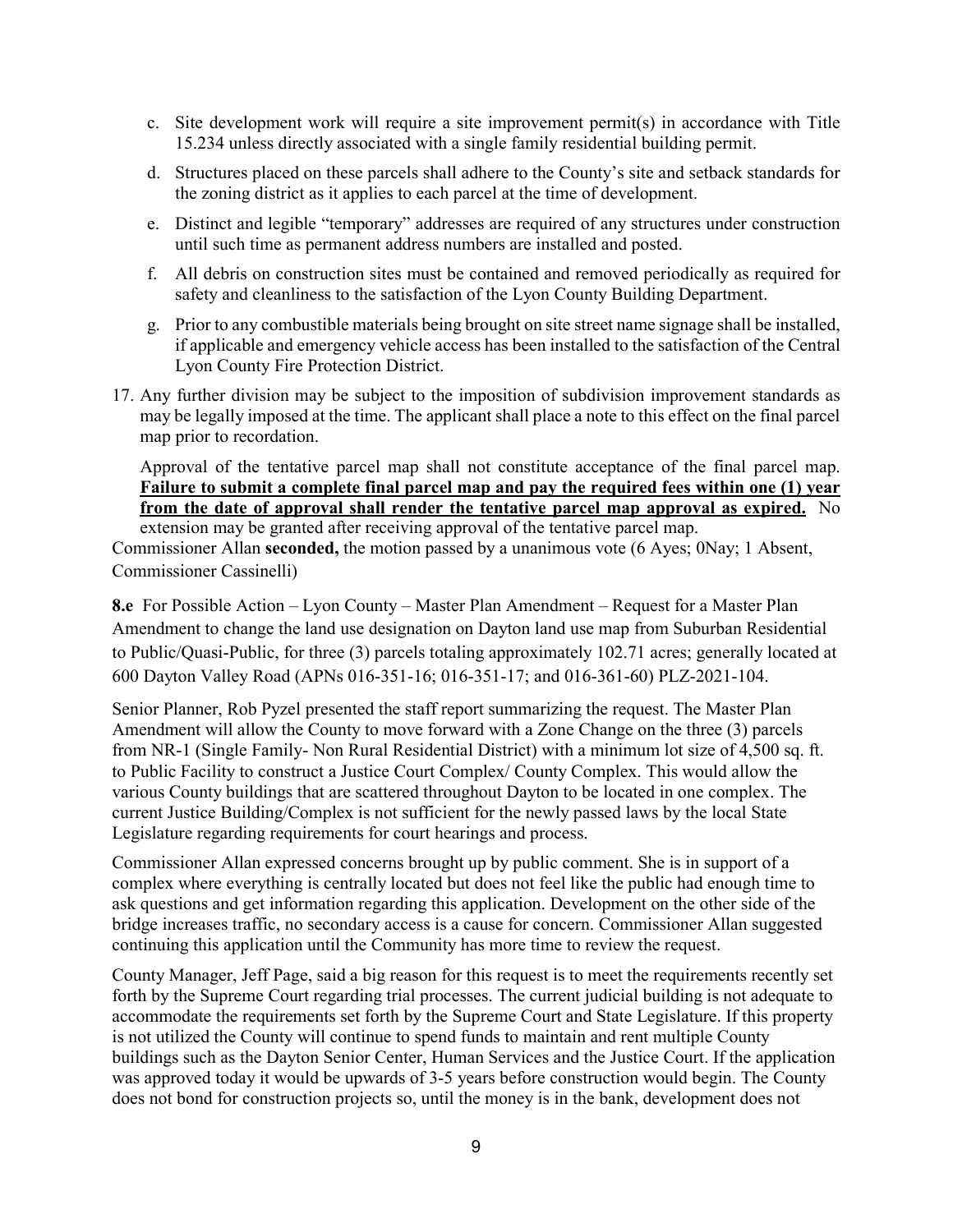begin. The County looked at other properties, on the other side of the river, the least expensive property was \$6 million. The properties were between the Carson Medical Center and Central Lyon County Fire Station 35. If the County spent that amount of money it would take 10 years to build the complex, which does not fix the problem with the Justice Court. The Nevada State Supreme Court recently ruled that if a person is convicted of domestic battery they are now entitled to a trial by jury to protect their second amendment rights. The court is backlogged with jury trials, trying to figure out a way to process all of them. This is an issue in Dayton and Fernley as well.

Community Development Director, Andrew Haskin, said the proposed Master Plan Amendment and Zone Change would lessen the allowable density and likely the traffic impact.

Count Manager, Jeff Page, said previous to COVID the County participated in several town hall meetings addressing a variety of topics in the Dayton community, including this topic.

Commissioner Keating asked if the alternative properties the County looked into fell through or were just not feasible. County Manager, Jeff Page, responded roughly 6 million dollars versus a property the County already owns is self explanatory. Commissioner Keating commented, the Master Plan Amendment is simply to make the request an allowable use for that area.

County Manager, Jeff Page, addressed traffic concern. He said between Human Services, the Justice Court and Sheriff's Office, based on a daily count of individuals that come into their offices the projected trips per day is 30-150. Those numbers are going to fluctuate on days court is in session. However, the traffic generated by those County offices will still be considerably less daily trips than the current zoning would allow for.

Commissioner Allan asked County Manager, Jeff Page, how long he anticipated the construction of the second bridge to take and how that would coincide with the development of this complex.

County Manager, Jeff Page, explained the challenges with traffic due to the way Dayton has developed over time. He went on to say the cost for the second bridge and supporting road network is in the 3.5-4 million dollar range and 5-8 years before construction of the bridge and completion of the road network, depending on where the Board decides to put the bridge. They are anticipating 3-5 years for completion of the County Complex.

Commissioner Sell motioned to forward a **recommendation of approval** for the request for a Master Plan Amendment to change the land use designation on the Dayton land use map from Suburban Residential to Public/Quasi-Public for three (3) parcels totaling approximately 102.71 acres; generally located at 600 Dayton Valley Road (APNs 016-351-16; 016-351-17; and 016-361-60) PLZ-2021-104, based on the recommended findings:

- A. Consistency with The Master Plan: The applicant has demonstrated that the amendment is in substantial compliance with and promotes the master plan goals, objectives and actions.
- B. Compatible Land Uses: The proposed amendment is compatible with the existing or master planned adjacent land uses, and reflects a logical change in land uses.
- C. Response to Change Conditions: The proposed amendment has demonstrated and responds to changed conditions or further studies that have occurred since the master plan was adopted by the Board, and the requested amendment represents a more desirable utilization of land.
- D. No Adverse Effects: The proposed amendment will not adversely affect the implementation of the master plan goals, objectives and actions, and will not adversely impact the public health, safety or welfare.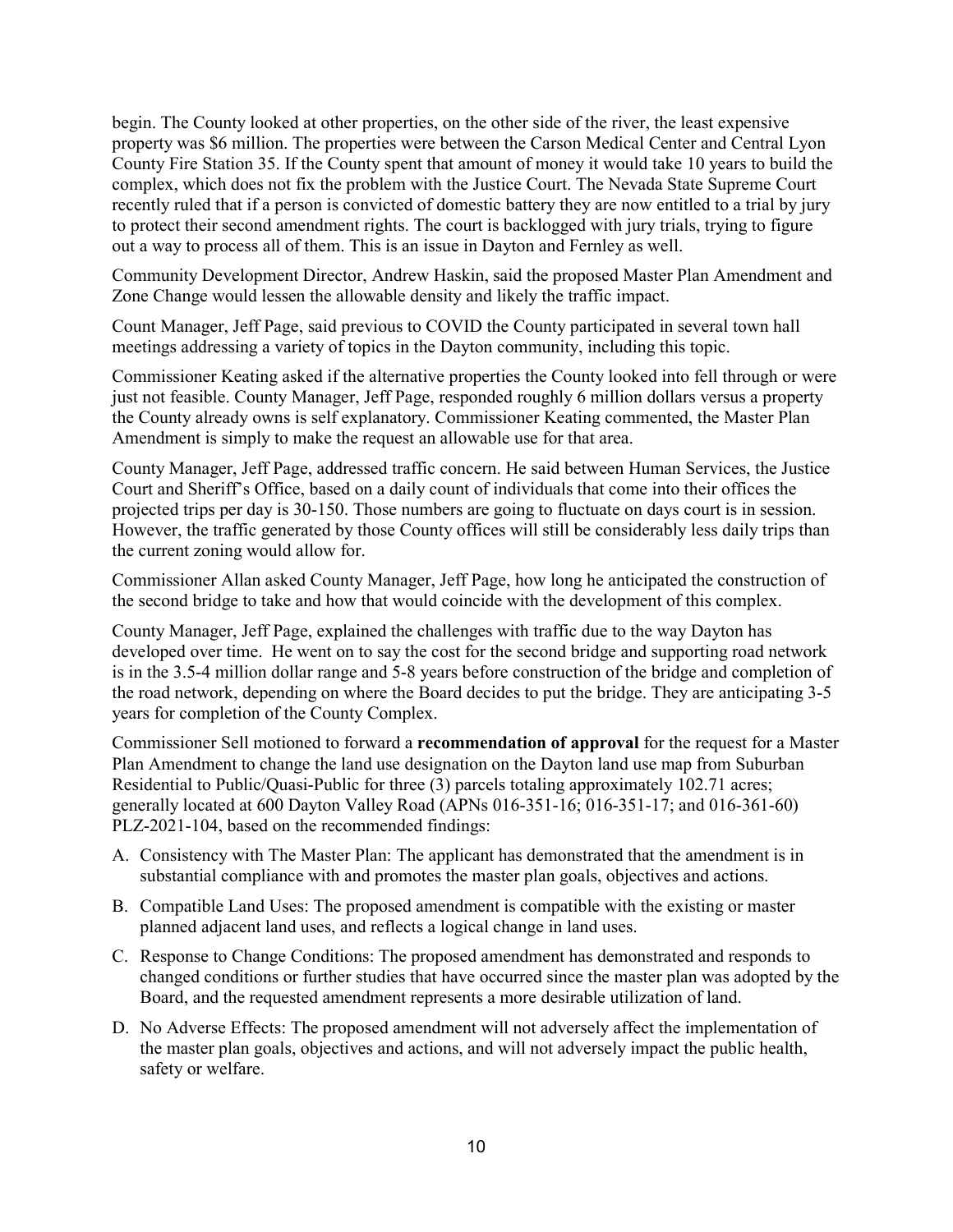E. Desired Pattern of Growth: The proposed amendment will promote the desired pattern for the orderly physical growth of the County, allows infrastructure to be extended in efficient increments and patterns, maintains relatively compact development patterns, and guides development of the County based on the consideration of natural resources, the physical geography and the efficient expenditure of funds for public services.

Commissioner Keating **seconded,** the motion passed by a majority vote (5 Ayes; 1 Nay, Commissioner Allan; 1 Absent, Commissioner Cassinelli)

### **RECESS TO CONVENE AS THE LYON COUNTY PUBLIC LANDS MANAGEMENT ADVISORY BOARD**

#### 9. **Public Participation**-

Jim Kinninger, Smith Valley resident, stated a Lands Bill requires an act of Congress to transfer land to local governments typically used for a community need such as the fire department or a park. However, in this case the County will be offering some of the Public Lands for sale to mining companies for a profit. He spoke about the transfer of land from Federal to private ownership and the change that causes in process and permitting. He expressed concerns about environmental impact caused by the proposed open pit mine. He asked why there was not a public town hall meeting before the County contracted with Resource Concepts and why the citizens of Smith Valley were not invited to the Stake Holders meeting and why the County is putting profit before public safety.

Leslie Sonne, Smith Valley resident, expressed concerns about the transparency of the proposed Lands Bill with the community, the amount of land Hudbay is requesting, the environmental impact of the proposed mine and that the citizens of Smith Valley were not invited to the only stake holder meeting that has taken place so far.

Emily Fulstone, Smith Valley resident, spoke about the possible negative impact this Lands Bill may have on the local Community and businesses but specifically her family. They have a majority of the grazing permits for the land in that area, which they use to feed their cattle roughly 5 months out of the year. If that land were to become Public Lands they would lose approximately 70 % percent of feed for their cattle during the winter months. She stated that would effectively put her family out of the ranching business. She encouraged the County and Commissioners to consider the impact on the agricultural community and businesses that have been there for generations that continue to support and advocate for environmental safety and use that environment effectively and safely.

Judith Parker, Smith Valley resident, is not against a Lands Bill to acquire land for things such as parks, rodeo grounds etc. She is not in support of Hudbay getting as much land as they are asking for but is not against the mining operation as long as all the reviews by Federal and State agencies find the surrounding land and aquifers will not be harmed and livelihood and quality of life for the residents and local agricultural producers will be preserved. She feels in order to ensure this happens, the land needs to stay Public so both Federal and State agencies have oversight.

Amanda Brinnand said the misinformation going around in connection to the Lands Bill may be due to no information. The frustration from the community is probably due to not being involved and lack of information. The sooner the public is involved with an opportunity to review maps and information, and give input the better and will help to reduce frustration.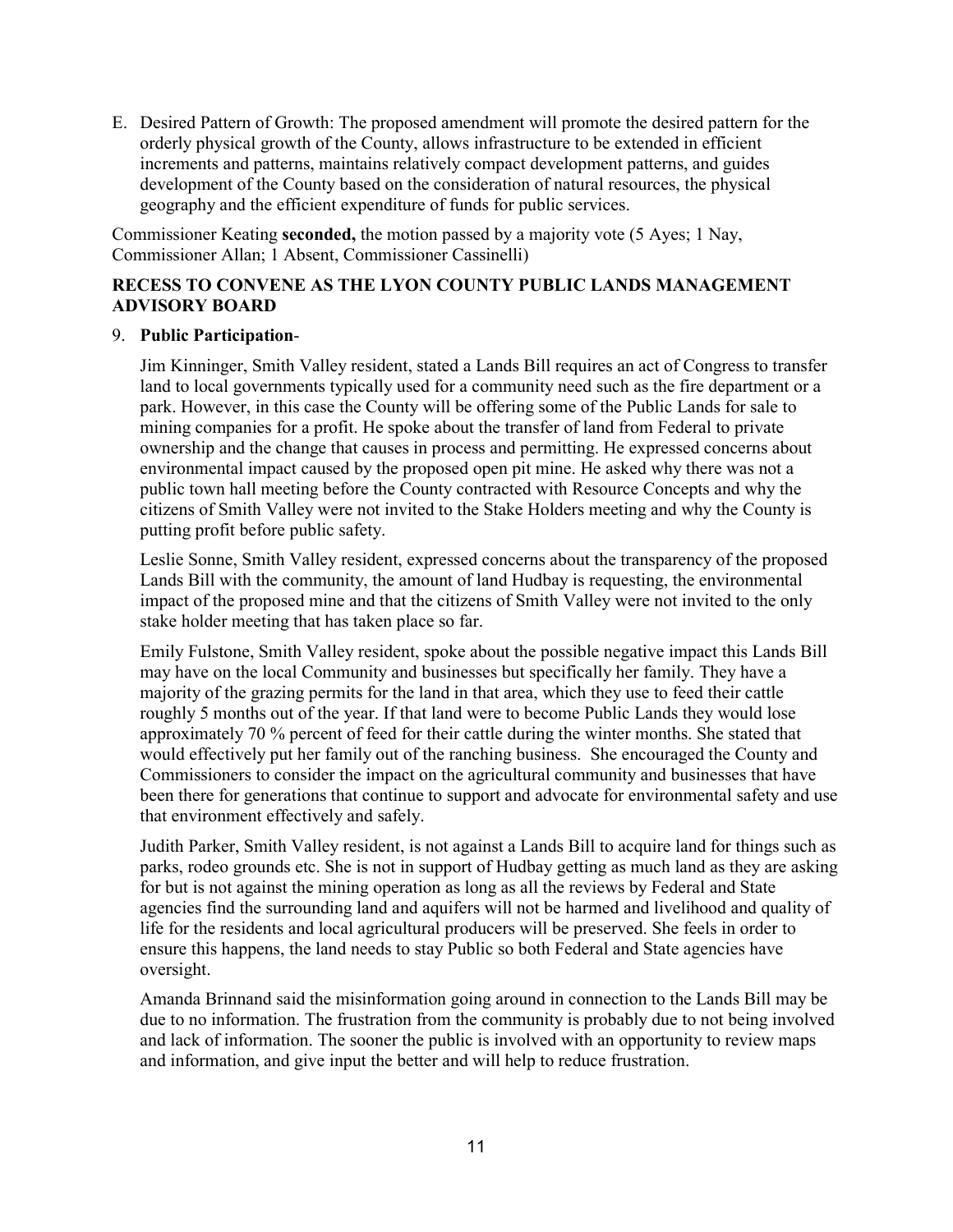County Manager, Jeff Page responded to public comment regarding the County creating this Lands Bill to make money. Any land sold for private commercial or industrial enterprise the County does not see money from. It goes back to the Federal government. There will be economic gains in association with the Lands Bill, there always has been. Such as providing land for housing, employment, etc. However, there is also a large component to the Lands Bill that is focused on conservation of lands for public use, required by Federal Law.

At this point there is no written document to review or present. The County did meet with potential stake holders and has reached out to additional people in the area with grazing and mining rights to get their input. The County is looking at protecting those areas as well as other things such as environmental impacts. Once RCI has tentative maps the County will have a better idea of what they are looking at and can move forward with public meetings and making that information available on the County Website.

County Manager, Jeff Page, went on to outline some of the land the County is hoping to acquire with this Land Bill.

The Dayton Valley Event Center, Fernley Land Fill, Dayton Dog Park, 4-5 other County sites, a conservation easement along the Carson River that will allow property owners to access their land as well as control public access. As well as some areas in Mound House, for future economic business opportunities and to allow current businesses to connect to municipal sewer allowing them to expand their operations.

The Congressional Delegation will dictate how the Lands Bill will be written. The County was hoping to have the Lands Bill completed by June 2022, it does not look like that is going to happen. When he said it'll be a long haul he referred back to how long the Nevada Copper Lands Bill took. It was 7 years to get through Legislative and Congressional process.

Mr. Page encouraged the Planning Commission and Board of Commissioners to be careful voicing opinions either in support of or against land issues to avoid the public thinking they've made up their mind one way or another before seeing all the facts.

Commissioner Allan thanked Mr. Page for talking on this and contracting with someone that has more knowledge than the Planning Commission.

Mr. Page explained the reason the County contracted with RCI is because they have a good track record with Public Lands Bills and Federal issues and has a good understanding of Nevada issues and concerns.

Patricia Swain, Smith Valley resident, expressed concern with the amount of water required for Hudbay to operate the mining operation they are proposing and water being stripped away from the local agriculture. She feels the residents of Smith Valley deserve the full protection of Federal and State Agencies and that is why the land should be kept as Public Land.

Matt Swain, Smith Valley resident, expressed support for many of the uses the Lands Bill supports but he has issue with the land the mine has requested being included. Hudbay is in the position to afford going through all the requirements set forth by BLM and EPA. He does not feel it is in the County's best interest to knock down hurdles for them. The economic benefits a mine like this will bring are quantifiable but the quality of life and various other environmental concerns are impacts that will be around for many generations.

Carol Temple, Smith Valley resident, expressed the economic development of this mine will happen whether it is included in the Lands Bill or not so the County should not include it in the Lands Bill.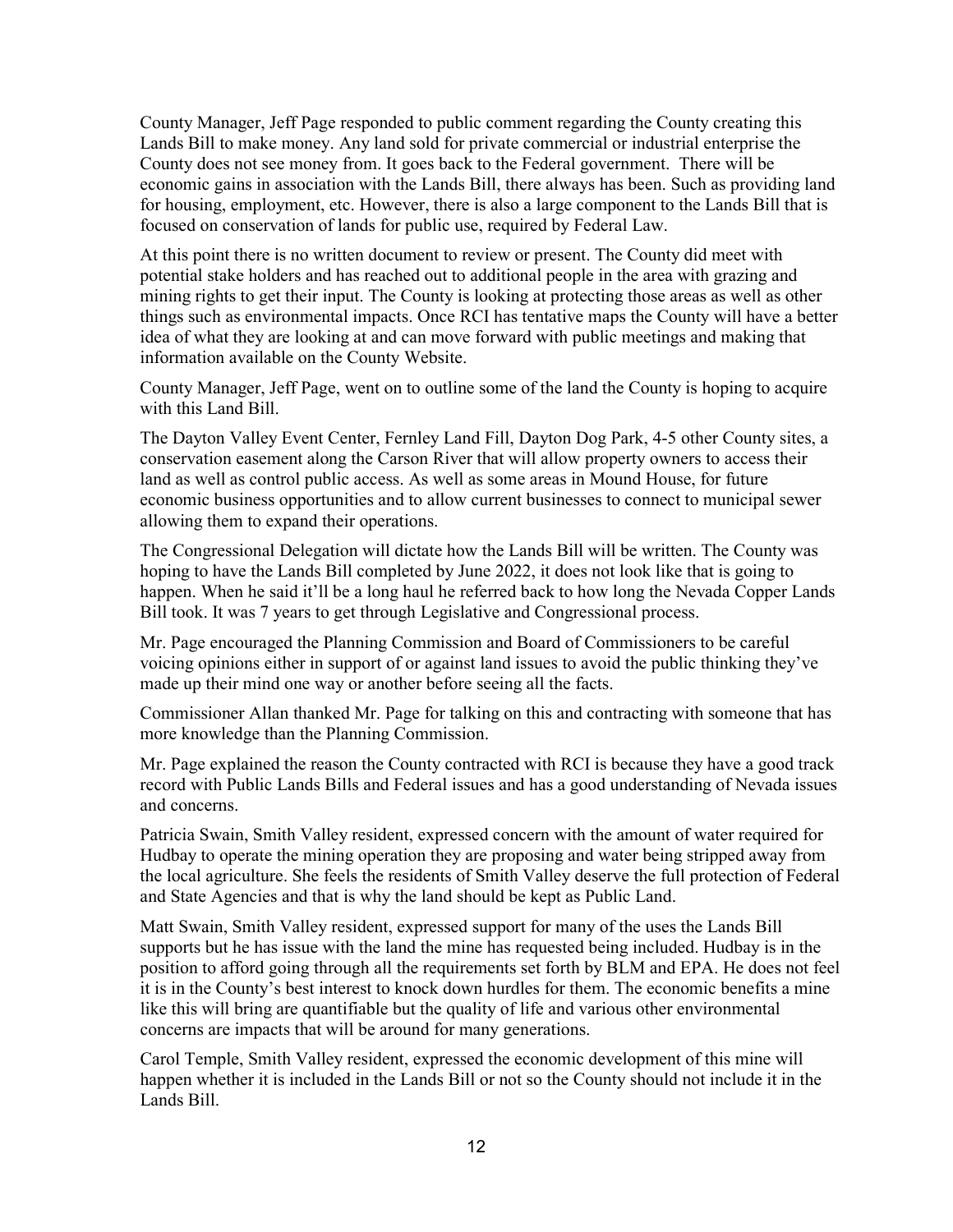#### **10. Action Items-** None

**11. Staff update on Public Lands Bill-** Jeff Page opened this section of the meeting with the update.

#### **12**. **Board Member Comments-**

Commissioner Sell asked about the email that several members of the Public have referred to. She asked County Manager if he had seen or heard about this email. Mr. Page responded that he has had correspondence with Hudbay but has never seen any mention of acreage. He said Community Development Director, Andrew Haskin may have since he is the point of contact for this project. He went on to say he does not doubt Hudbay has sent out information to people that have requested it.

### **13. Future Agenda Items-** None

#### **14. Public Participation-**

Jim Kinninger referred back to County Manager, Jeff Page saying no one has put in an application yet for any construction/mining and said they won't until they know if they are included in the Lands Bills. The County will gain the economic benefit from Hudbay whether it's on private or public land so it should stay on Federal land and continue to be regulated by them.

### **ADJOURN TO RECONVENE AS THE LYON COUNTY PLANNING COMMISSION**

### **15. Staff Comments and Commissioner Comments:**

#### **15.a. Staff update on recent County Commissioners actions**

Community Development Director, Andrew Haskin, updated the Planning Commission on action taken by the Board at the March 3, 2022 meeting. The request for Extension of Time to extend the time period in which to record a final subdivision map for the Traditions Village 1 was approved for one year.

The Vidler Water Company, Inc, River Ranch Merger & Re-subdivision/Tentative Subdivision Map application was continued to the April 7, 2022 meeting.

The Board also heard the Business Impact Statement for the Cannabis Consumption Lounge Ordinance that will go before the Board next week.

There was a presentation and discussion on the Solid Waste Franchise agreement and stated that it was awarded to Olcese Waste Services.

Commissioner Allan asked if the request for Time Extension came before the Planning Commission. Andrew Haskin responded it did not, it only went before the Board of Commissioners as it is a Board action.

Commissioner Keating commented the issue and concern about the second bridge in Dayton is going to keep coming up as long as there is anything to do with land development in that area and asked that the Planning Commission be informed and included in those workshops that are scheduled so they are informed on the bridge location and emergency access.

Senior Planner, Rob Pyzel, responded that if the Planning Commission attends it will have to be publicly noticed as a joint workshop.

Commissioner Hendrix reminded everyone about the Open Meeting Law Training on March 23, 2022 at 6:00 p.m.

County Manager, Jeff Page, reminded the Planning Commission that when making a motion to approve, continue or deny an application it is important to make those motions based on the findings,